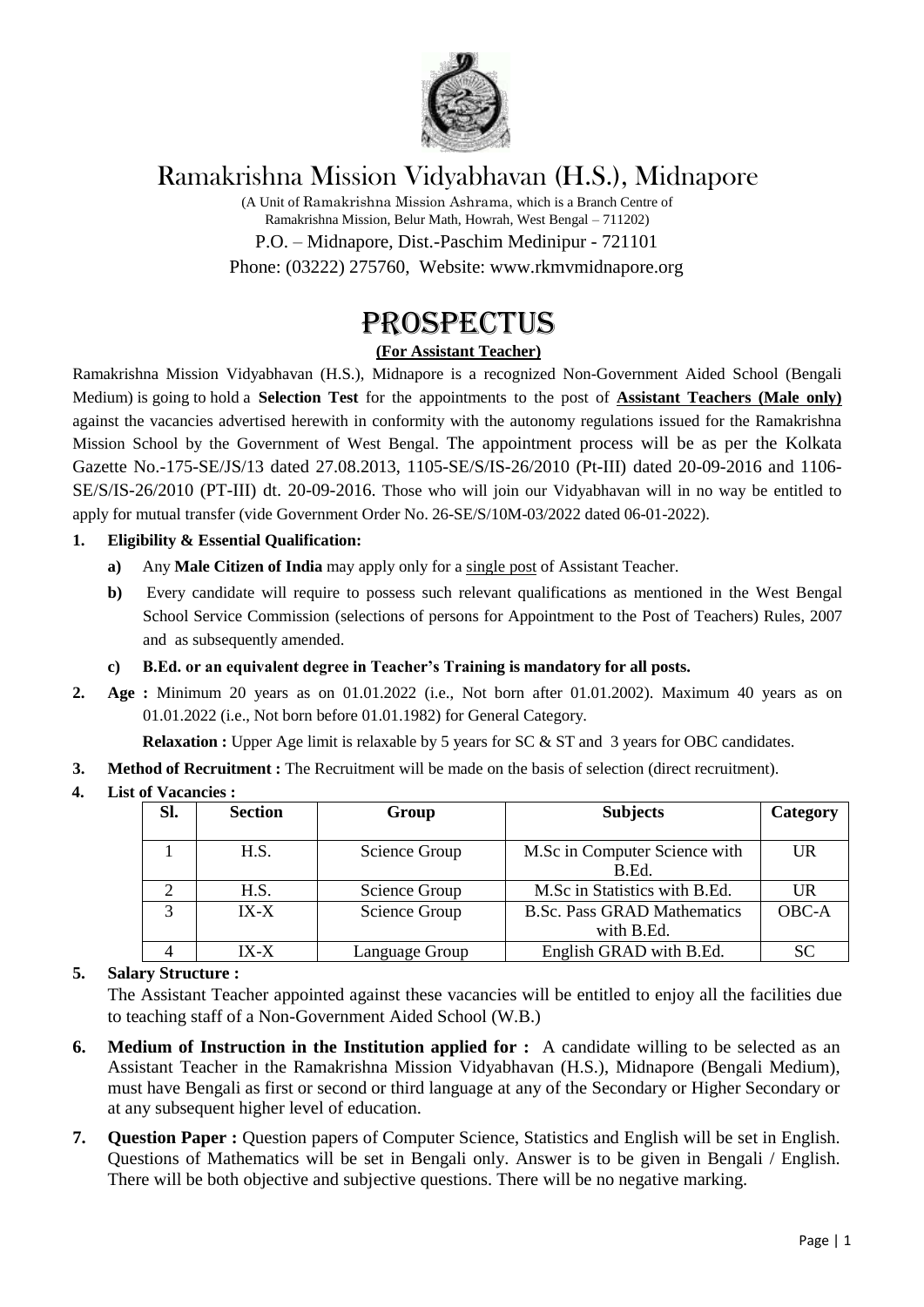- **8. Admit Card :** The Admit Cards for written examination for the post of Assistant Teachers will be issued by the Secretary, Ramakrishna Mission Vidyabhavan (H.S.), Midnapore. Admit Cards will be sent by post only. In case of not receiving the Admit Card by 09-06-2022, the candidates must contact with the school office.
- **9. Fees for Examination** : Rs 500.00 (Rupees five hundred) only for Unreserved Category and Rs. 400.00 (Rupees four hundred) for Reserved Category. This amount of money is to be deposited in cash only at our school.
- **10. Syllabus :** Syllabus for the written examination which will contain two parts, namely :
	- a) Part I : Containing questions related to the subject for which applied. For detail syllabus, visit *: rkmvmidnapore.org.* **Full Marks : 45**
	- b) **Part II** : Containing questions related to test the candidate's aptitude in imparting value-based education and also on the ideals of the Ramakrishna Mission. **Full Marks :10**.

## **11. Allotment of Marks**

- a) i) In part I, marks will be 45.
	- ii) In part II, marks will be 10.
- b) The marks allotted for academic including professional qualifications will be 35 .
- c) The marks for the Personality Test will be 10

(Viva -voce : 5 marks and Classroom Demonstration : 5 marks)

#### **To summarize**

|    | <b>Total</b>                                   | 100 marks |
|----|------------------------------------------------|-----------|
|    | <b>Classroom Demonstration</b>                 | 5 marks.  |
|    | $V$ iva – voce                                 | 5 marks.  |
| C) | <b>Personality Test</b>                        |           |
| b) | Academic including professional qualifications | 35 marks. |
|    | part II                                        | 10 marks. |
|    | part I                                         | 45 marks. |
| a) | <b>Written Examination</b>                     |           |

#### **12. The schedule of Test :**

The test will be held on a single day for all the eligible candidates and will be for **90 minutes**. **Date of written exam 12-06-2022 Sunday from 12.00 noon.** 

#### **Exam Venue : Ramakrishna Mission Vidyabhavan (H.S.), Midnapore, Paschim Medinipur. 13. How to apply :**

Application forms are available in website only. Candidates should download the application form on 75GSM, A4 white paper **(in separate pages)** from our website (*rkmvmidnapore.org*) from 21-04-2022 to 13-05-2022.

 For filling up the forms use BLACK PEN only. Before filling, please read this prospectus thoroughly. Please don't attach any extra page with the application. Over-writing and use of white ink are strictly prohibited. Applicants will not use typed/handwritten copy of the said form. Such forms will be rejected.

## **The following self -attested documents to be submitted along with the application form.**

- a) Photo-copy of the Admit Card of Madhyamik Examination or equivalent.
- b) Photo-copies of all relevant educational qualifications, mark sheets and certificates (all years separately).
- c) Photo identity proof with address.
- d) Caste certificate issued by the competent authority, if applicable.
- e) Letter of recognition of the B.Ed course in the relevant academic sessions by the Head of such institution.
- f) Two recent passport size colour photographs.

## *Note : Admission to the test is purely provisional subject to verification of the candidate's eligibility at various stages.*

## 14. **Submission of filled forms**:

The filled application form along with self- attested photo-copies of all necessary documents/testimonials, two recent passport size colour photographs are to be submitted to our school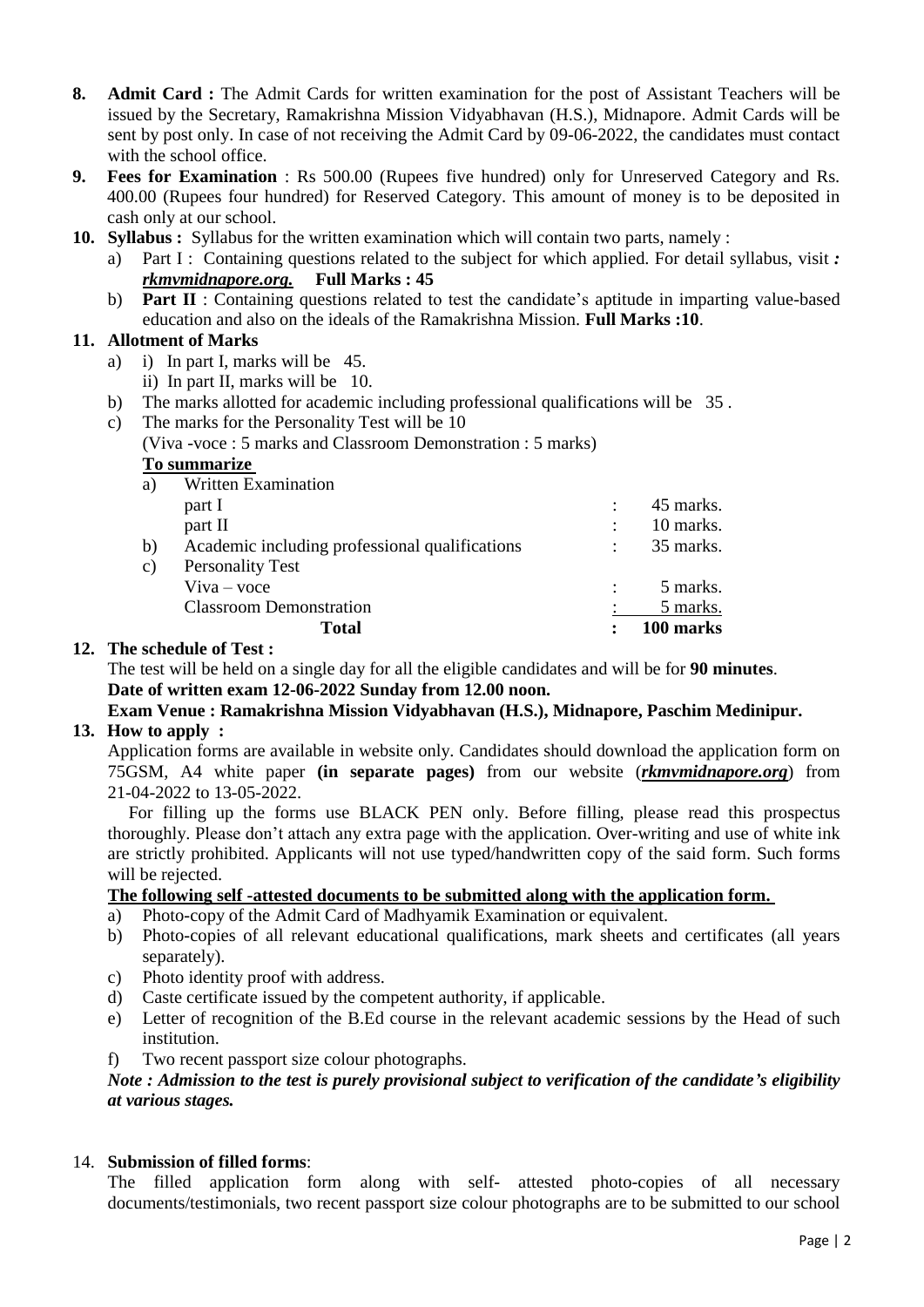office from 28-04-2022 to 13-05-2022 between 11.00 a.m. to 3.00 p.m. (except Sundays and Holidays). Submission of forms by any other means will not be entertained.

## 15. **Method of selection**:

**Step I** : After receiving the applications, a list of eligible and rejected candidates will be published on our website and in School Notice Board along with the date, time and venue of the written test.

**Step II :** A shortlist of the candidates will be prepared based on the marks secured in the written examination, plus the marks awarded against his academic and professional qualifications. These shortlisted candidates will be called for the Personality Test through a letter sent by 'Registered A/D Post', 'Speed Post' or 'E-mail'.

**Step III :** The Personality Test will be for **10 marks** and includes test on ability of handling classroom situation and viva-voce. Appearance for the personality test is compulsory.

**Step IV:** A cumulative merit list based on marks obtained in the written examination, academic including professional qualification and the marks obtained in the Personality Test will be published along with the marks and rankings; post wise on the website of our school and School Notice Board.

- 16. Any applicant who is serving any Govt. post and wants to apply for the post of Asst. Teacher of our school, must submit the No Objection Certificate issued by concerned authority. However the candidate who are serving in school should produce No Objection Certificate from the Secretary of the School.
- 17**. Panel :** The final Panel will be prepared on merit basis according to the total marks obtained by the candidates in the Written Test, Academic including Professional Qualifications and the marks obtained in the Personality Test, post-wise and category-wise.

**Note:** In case, grand total marks obtained by two or more candidates become equal, the preference will be given to the candidate who has scored more marks in written examination first, subsequently on academic qualifications further on the candidate who is having more teaching experience.

## 18. **Appointment:**

- a) The appointment process will be as per the Kolkata Gazette No.-175-SE/JS/13 dated 27.08.2013, 1105-SE/S/IS-26/2010 (Pt-III) dated 20-09-2016 and 1106-SE/S/IS-26/2010 (PT-III) dt. 20-09- 2016.
- b) After receiving the approval of the final Panel from the School Management Committee and the  $DI(SE)$ , the school authority will issue the appointment letter to the  $1<sup>st</sup>$  rank holder in the Panel, Post-wise, Category-wise.

## **GENERAL INFORMATION***:-*

## A) **Disqualification of the candidates:-**

- i) No person will be eligible for selection for appointment to the post of assistant teacher unless he is a citizen of India.
- ii) If any commission(s)/omission(s) on the part of any applicant is/are detected at any stage of the entire selection process, the candidate is liable to be rejected.
- iii) If a candidate leaves the fields blank for any one or more among Subject, Category, Signature, Academic Details, Photograph will lead to his cancellation of the candidature.
- iv) Admit Card will not be issued for the following ineligibilities:
- a) Signature of applicant in capital letters or signature of the applicant in the testimonials not tallying with the signature put in the application form.
- b) Signature is missing in any part of the application where it is required.
- c) Under age or over age with respect to caste category.
- d) Vacancy/Post not advertised.
- e) Applicant does not have proper educational qualification.
- f) Date of birth missing or age proof certificate not submitted.
- g) Candidate has applied for more than one post or duplicate candidate.
- h) Caste Certificate of other state, caste certificate not from competent authority.
- i) Caste Certificate not submitted, if applicable for particular caste category.
- k) Degree not recognized or approved by the UGC.
- m) B.Ed. degree from an institution not recognized by NCTE.
- n) Subject not studied at the Graduation Level with requisite marks, as applied for pass vacancy.